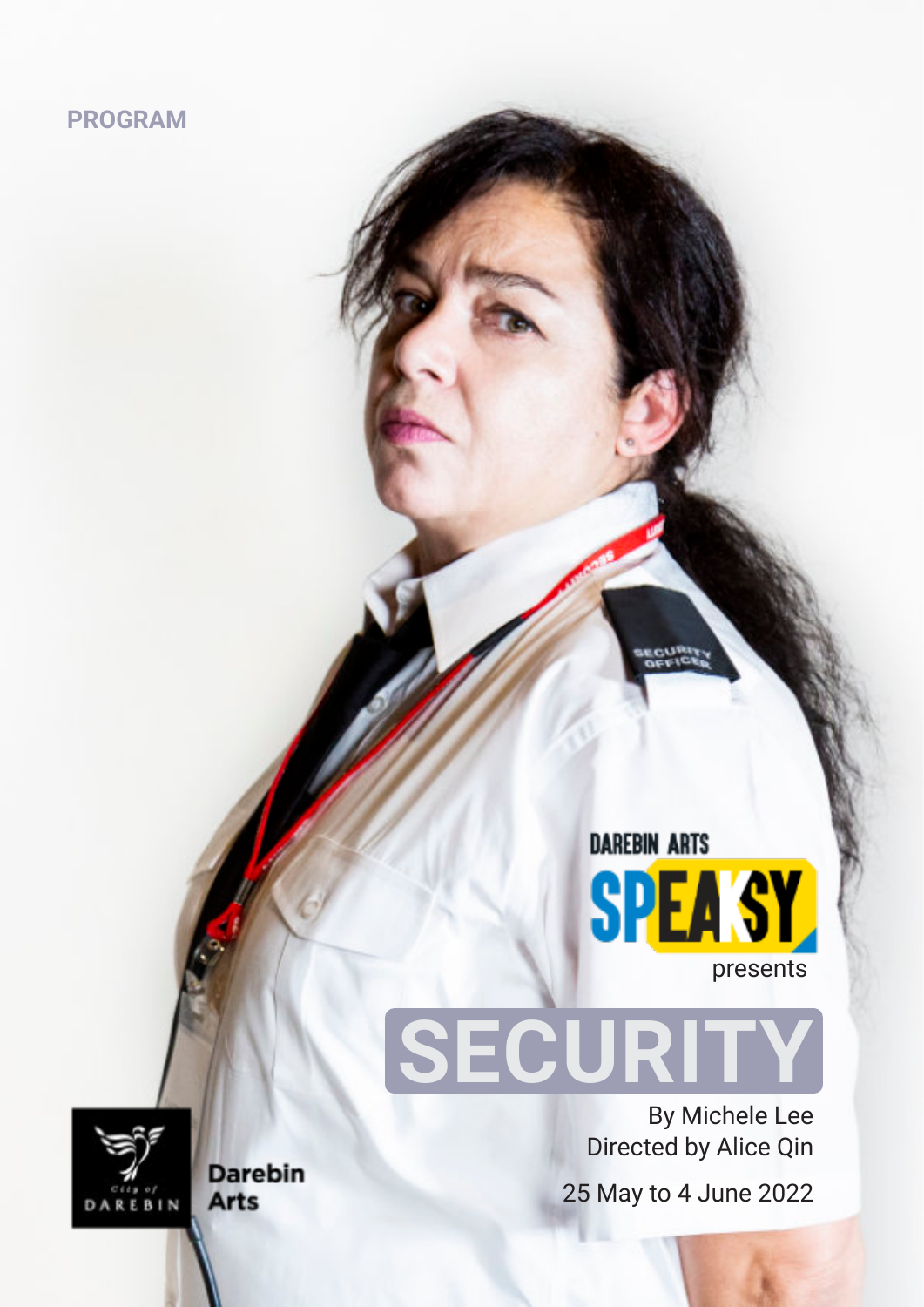#### **SECURITY**

25 May to 4 June 2022 Northcote Town Hall Arts Centre

#### **Team**

Writer: Michele Lee Director: Alice Qin Performers: Zoe Boesen, Sina Brown, Katerina Kotsonis Dramaturg: Emilie Collyer Set and Costume Designer: Juliette Whitney Lighting Designer: Rachel Lee Sound Designer: Russell Goldsmith Stage Manager: Teri Steer Production Manager and Co-Producer: Rain Okpamen Set Builder: Will Kennish Trailer and stills: John Pallot (videography), Alice Qin (art direction, editing), Warren Dowley (editing) Archival footage: Warren Dowley Promotional image: Pia Johnson

Finance and auspicing: Auspicious Arts

#### **Darebin Arts Speakeasy and Northcote Town Hall Arts Centre**

Pogramming: Samantha Butterworth, Stella Charls, Beau McCafferty Marketing and publicity: April Erskine, Jess Bendall Publicity

Northcote Town Hall Arts Centre technical staff: Justin Charleson, Camille Bortz-Knight, Luke Ketchell

Darebin Arts Ticketing Supervisor: Chanelle Sheehan

#### **Thanks to...**

Accessible shows: Auslan Stage Left, David Maney (audio describer)

Mentors: Sonya Suares (producing)

Previous team members: Asha Abraham, Bridget Balodis, Ra Chapman, Genevieve Giuffre, Romanie Harper, Amelia Lever-Davidson, Chanella Macri, Laura Milke, Tennessee Mynott-Ryland, Julia Orlando

Actors in developments: Jem Lai, Chi Nguyen, Mark Tregonning

Feedback: Patricia Cornelius, Django Love

Observer and Q&A facilitator: Betiel Beyin

Engagement and support: Western Edge Youth Arts

Translation support: Koula and Angelo

This project has been assisted by the Australian Government through the Australia Council's arts funding and advisory body, the Victorian Government through Creative Victoria, and City of Darebin. Developed with the support of the AMP Foundation, Footscray Community Arts Centre, the Victorian Government through Creative Victoria and Malthouse Theatre.









This play was made on the lands of the Wurundjeri Woi-Wurrung people. We pay our respects to elders past present and emerging. Land was never ceded.

**TOPIA**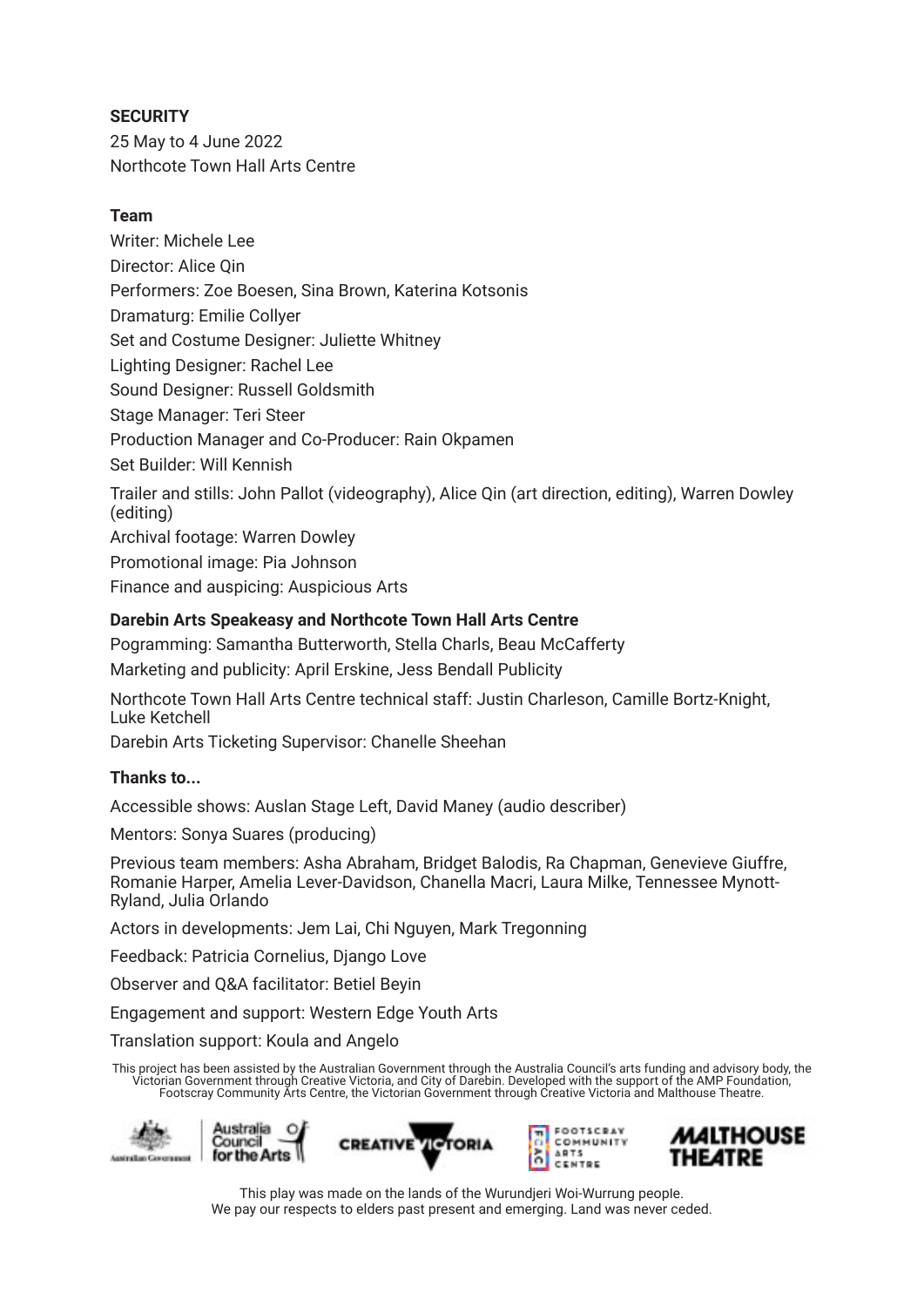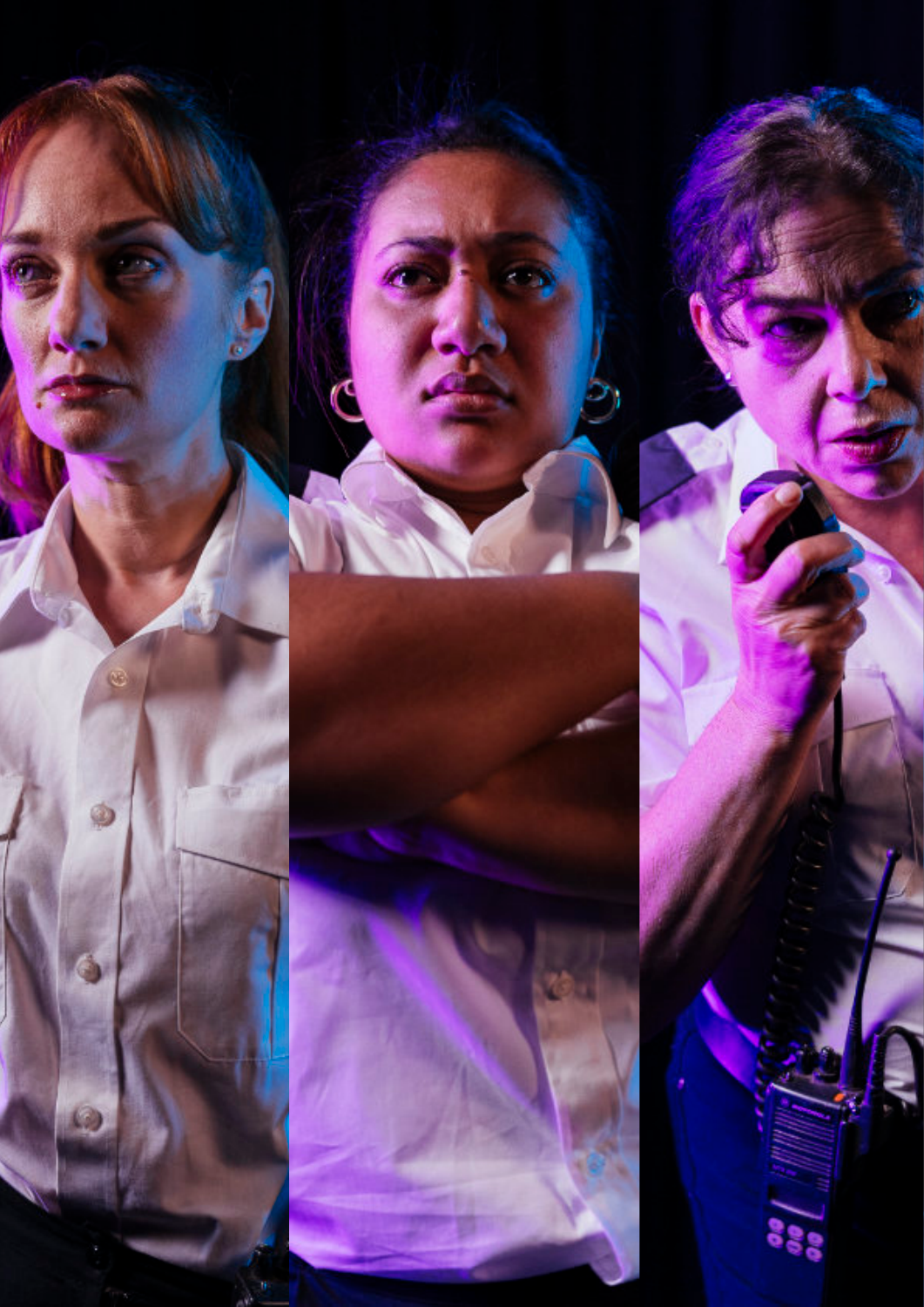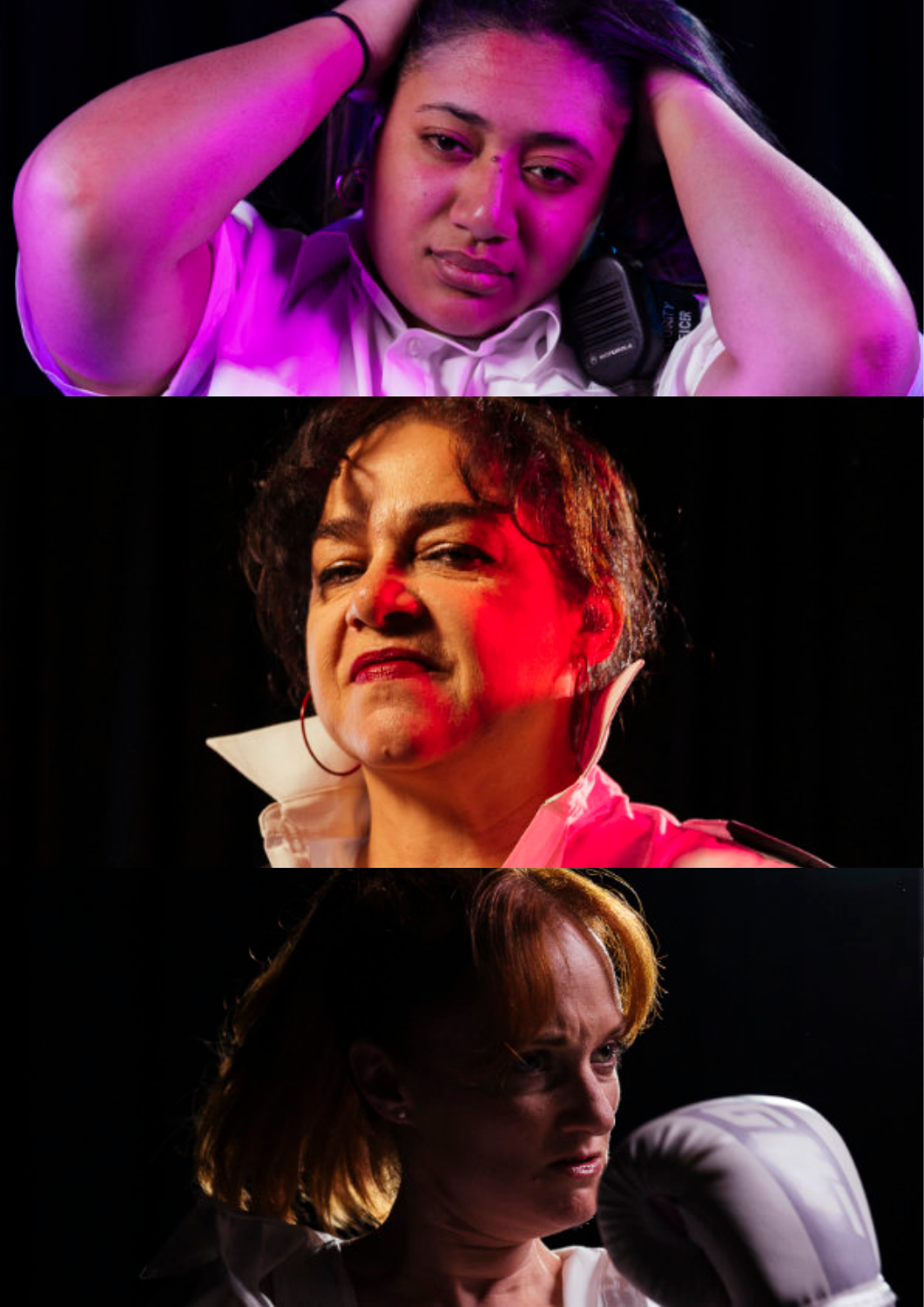### **WRITER'S STATEMENT**

# **MICHELE LEE**

When I began thinking about *Security,* I was thinking of surveillance, and women in public and urban spaces.

A play is slippery. It starts as one thing. It ends up, as always, shaped by your collaborators. There have been a lot of collaborators along the way! The play began in development many years ago. We were set to present in 2020... cue the pandemic.

Many people's brains, hearts, souls and hands have made this play. Kat ('Naz') and Em, the dramaturg, have been on this project from the very first drafts. They both have been the lighthouse shining in the choppy dark oceans of re-writing and refining this play. I met Alice in a script development on another project. As soon as she spoke, it was clear to me how incisive she is with text. As director, she has brought to *Security* a bright, steady, focussed set of eyes.

The design team (Juliette, Rachel, Russell), 'Joey' and 'Tribe' (Zoe, Sina), our stage manager (Teri), my co-pilot co-producer and production manager (Rain)—it really has been a dream team. I feel incredibly excited to have worked with their collective experience. Also, not a small thing, they're all nice, smart people to be around, whether that's trapped in a Zoom screen or in IRL!

Darebin Arts Speakeasy presents some of the best independent theatre in Melbourne. I've watched so many shows here at Northcote Town Hall but now being on the other side of collaborating with Speakeasy as programmers, I see their humility, commitment and professionalism up close.

One final overt thanks too to the team at Auspicious Arts. The staff there are a backbone to so many independent theatre projects. They do great things with spreadsheets!

Back to what the play is. When I began to see, in my head, Naz, Tribe and Joey—three female security guards—my thinking had moved on to internalised misogyny and workplace assault. The broader #metoo movement happened, and I hadn't yet wrote the first draft. The play has since ebbed along in its re-writes conscious of the conversations around gender-based violence and structural sexism, many conversations led by smart thoughtful women. This play is about Naz, Tribe and Joey at work, and speaks to how women feel when they are proximate to sexual assault.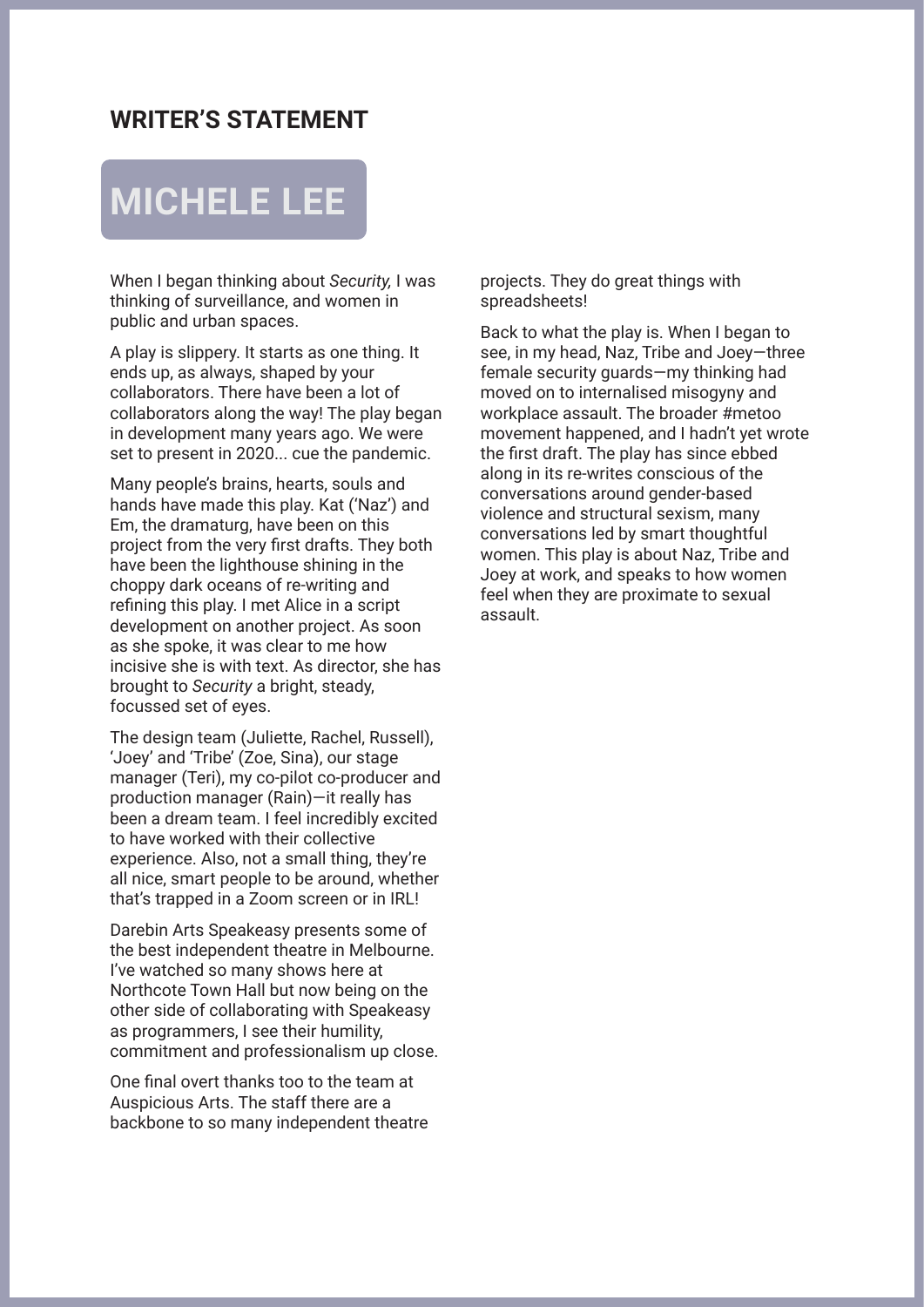### **DIRECTOR'S STATEMENT**

# **ALICE QIN**

A multitude of events had to occur before I landed in the director's chair of this special show, and I'm so grateful that Michele entrusted me to be the one who takes it over the finish line, at long last.

When we first began having conversations about the play, trying to lock down some language for marketing, Michele and I couldn't land on anything precise or concrete that adequately described the whole show. Sure, it is about sexual assault, it's about complicity, it's about the ways we look away and the guilt of looking away, but the crackle and pop of this text is in these three women.

Michele has written these women to be so vibrant, and complicated, that they feel immediately specific and familiar. At any given time in my life I've been a Naz, or a Tribe, or more often than I'd care to admit, a Joey. There are entire gulfs between them in terms of experience, ideology, identity, and yet they are united in the depressing reality of being women—experience with sexual harassment and assault. The dissonance between the importance of security and the mundanity of job in actuality puts these women in an interesting tension, a tension in which time dilates and surreality begin to set in.

I'm so lucky to have such brilliant designers to work with, who know just how to amplify and dial in on this push and pull. Juliette's striking set coupled with Rachel's lighting design cuts up the stage into architectural segments giving us the distance between the characters while also stranding them together on an island, while Russell's static filled sound design give us enough glimpses into the reality of the world while gently pushing us into something closer to un-reality.

What an absolute pleasure to come back to a rehearsal room with such rich materials to play with, with such a talented cast. Woo, what a castl

I'm so thankful for every brilliant mind who had a hand in shaping the play into what it is, and especially to Ra Chapman, my constant champion who's success elsewhere means I got to do this.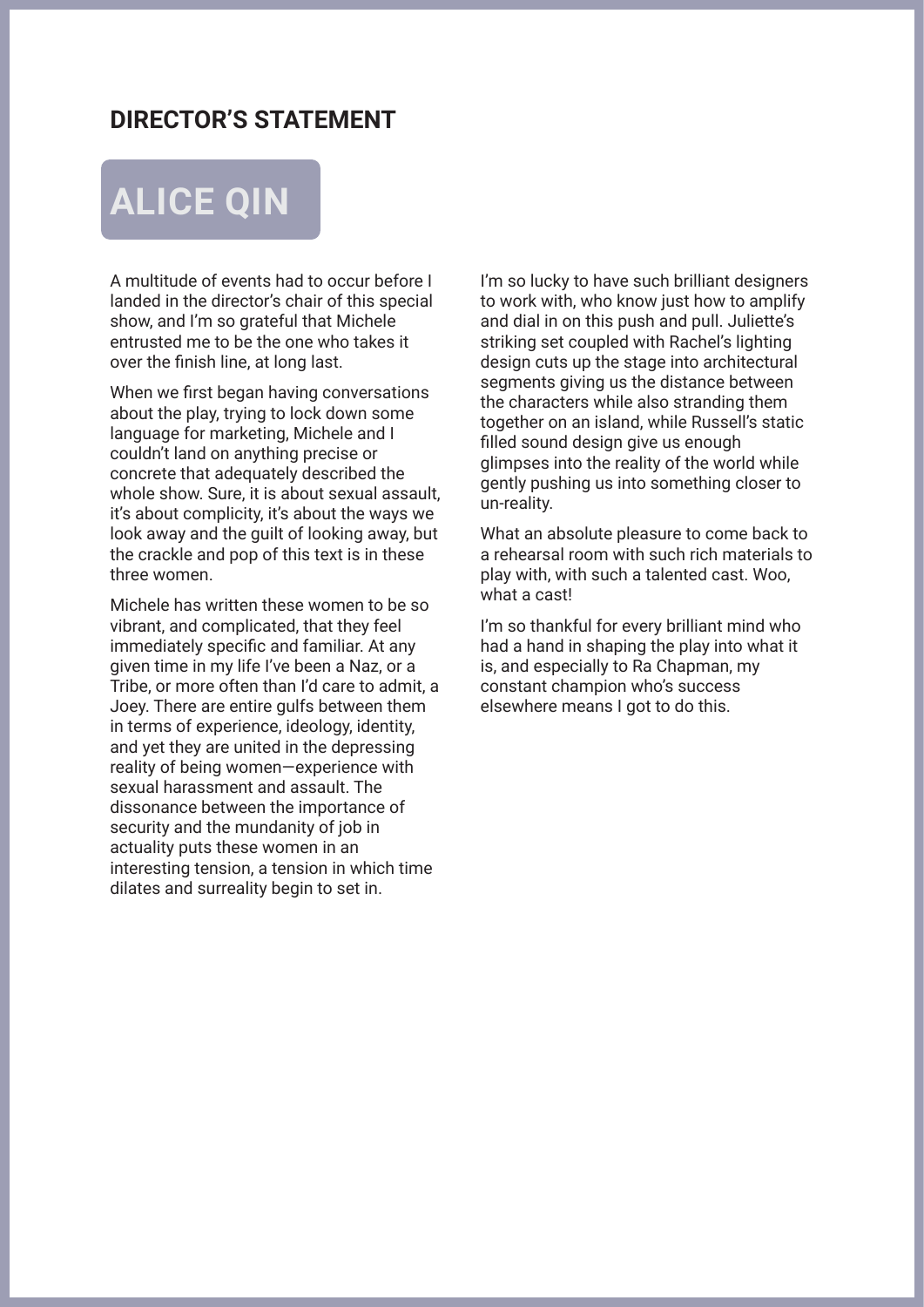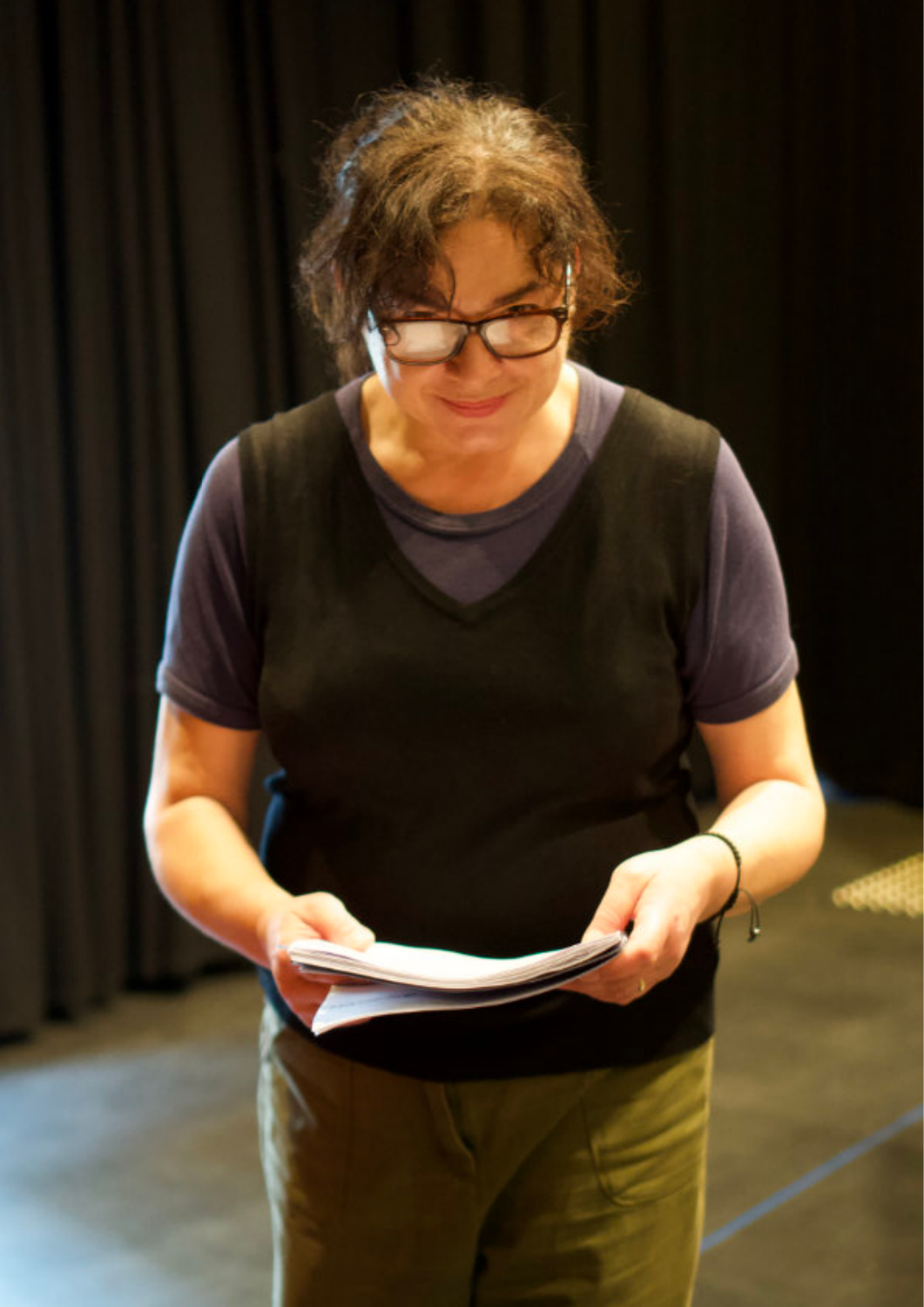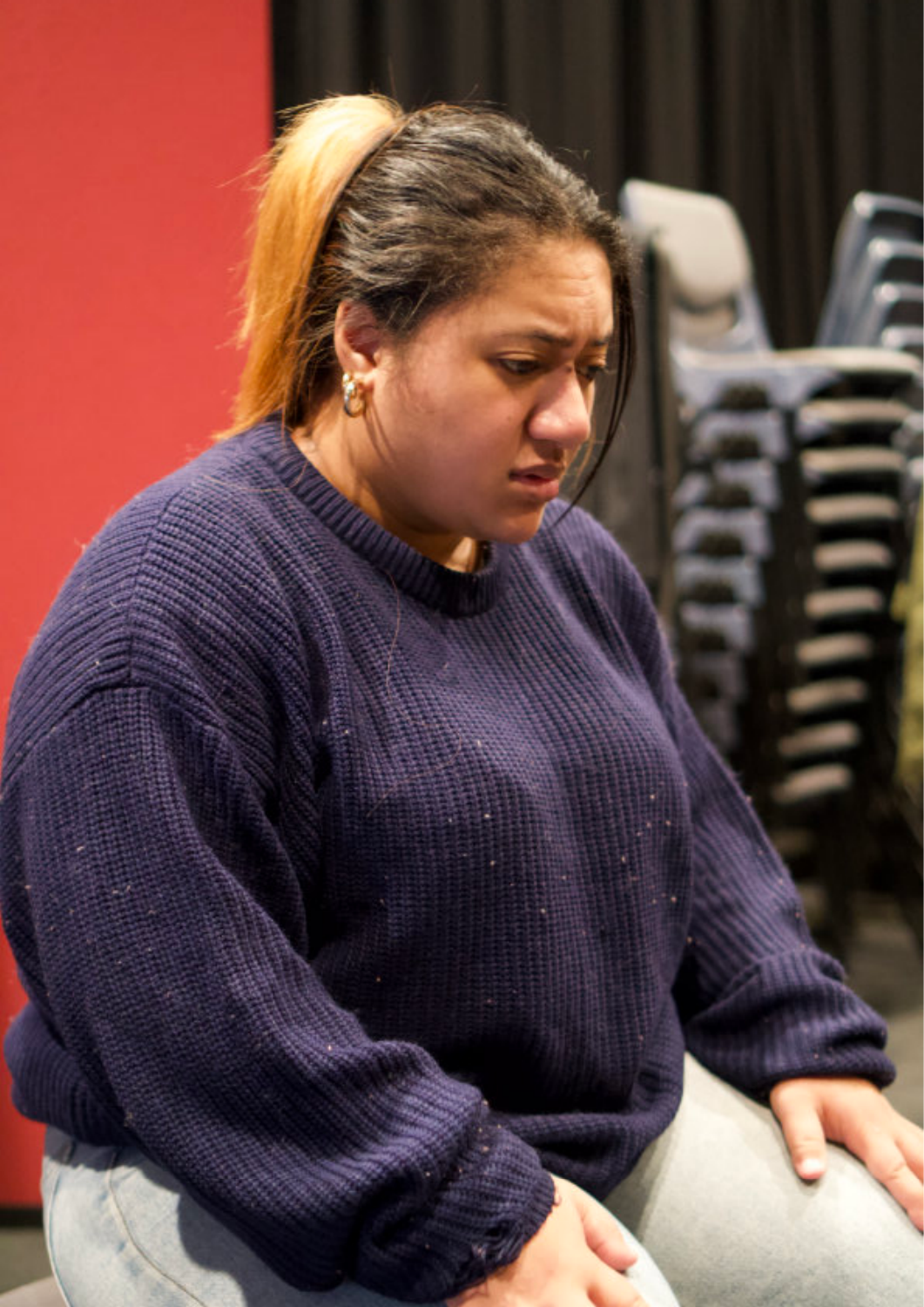#### **BIOGRAPHIES**

#### **Michele Lee, Writer**

Michele Lee is a multiple award-winning Hmong-Australian writer working across stage, live art and screen. Her works include *Rice, Going Down, Single Ladies, The Naked Self, Talon Salon and See How The Leaf People Run*. She wrote on TV shows *Hungry Ghosts* and *Retrograde*. Her memoir *Banana Gir*l is published by Transit Lounge.

#### **Alice Qin, Director**

Alice Qin is a theatre-maker, actor and educator. She was the directing mentor on the Green Room and Melbourne Fringe award-winning 落叶归根 (Luò yè guī gēn) *Getting Home* and directed the Red Stitch Actors' Theatre PlayList playlet *How Can I Be Sure of You?* She was the assistant director of *Lifespan of a Fact* (MTC) and *Golden Shield* (MTC), and was a participant in the MTC x CAAP directing initiative. She was the directing placement in the 2021 Besen Family Artist program at Malthouse Theatre.

#### **Zoe Boesen, 'Joey'**

Zoe Boesen's theatre credits include *Dance Nation* (Red Stitch), *Suddenly Last Summer* (Red Stitch Actors' Theatre), *Fallen* (She Said), *Abigail's Party* (MTC), *Salome* (Little Ones Theatre/Malthouse Theatre—Helium), *Lord of the Flies* (US-A-UM/Malthouse— Helium), *Dangerous Liaisons* (Little Ones Theatre/MTC—Neon). Zoe's screen credits include *Time of Our Lives, Offspring, That's Not Me* and *Romulus My Father*.

#### **Sina Brown, 'Tribe'**

Sina Brown has worked closely with Western Edge Youth Arts as a participant in various programs, working with teaching artists Chanella Macri and now co-Artistic Director John Marc Desengano, and

previous co-Artistic Directors Penny Harpham and Tariro Mavondo. Theatre credits include *Lele Butterfly* (Western Edge) and *The Watching* (Western Edge).

#### **Katerina Kotsonis, 'Naz'**

Katerina Kotsonis has accumulated a diverse body of work in theatre, television and film. Her theatre credits include *The Honey Bees* (Red Stitch Actors' Theatre), *All About My Mother* (MTC), *Café Rebetika* (Arts Centre), *Cruel and Tender* (MTC), *Betrayal, Forty Lounge Café* (La Mama), *Pericles* (Theatreworks), *Happiness* (La Mama) and *The Heartbreak Kid* (Athenaeum). On television, she has been seen in *Wentworth, Seven Types of Ambiguity, Neighbours, Bed of Roses, The Secret Life of Us, Blue Heelers, Wildside, The Games, Acropolis Now* and *Paper Giants*. She performed in the awardwinning web series *Little Acorns*.

#### **Emilie Collyer, Dramaturg**

Emilie Collyer writes across and between poetry, performance and prose. Recent plays are *Contest, Dream Home* and *The Good Girl*, which has been produced in New York, Hollywood and Florida. She is currently under commission with Red Stitch Actors' Theatre. Emilie's plays have won and been nominated for multiple awards including the Queensland Premier's Drama Award, Green Room Awards, George Fairfax, Patrick White and Malcolm Robertson.

#### **Juliette Whitney, Set and Costume Designer**

Juliette Whitney is a set and costume designer known for her deeply atmospheric sets. A graduate of the VCA and recipient of the Cassidy Bequest Scholarship, Juliette has worked with the MTC, Malthouse Theatre, The Production Company, The Rabble, Bangarra Dance Theatre and at Edinburgh and Adelaide Fringe Festivals.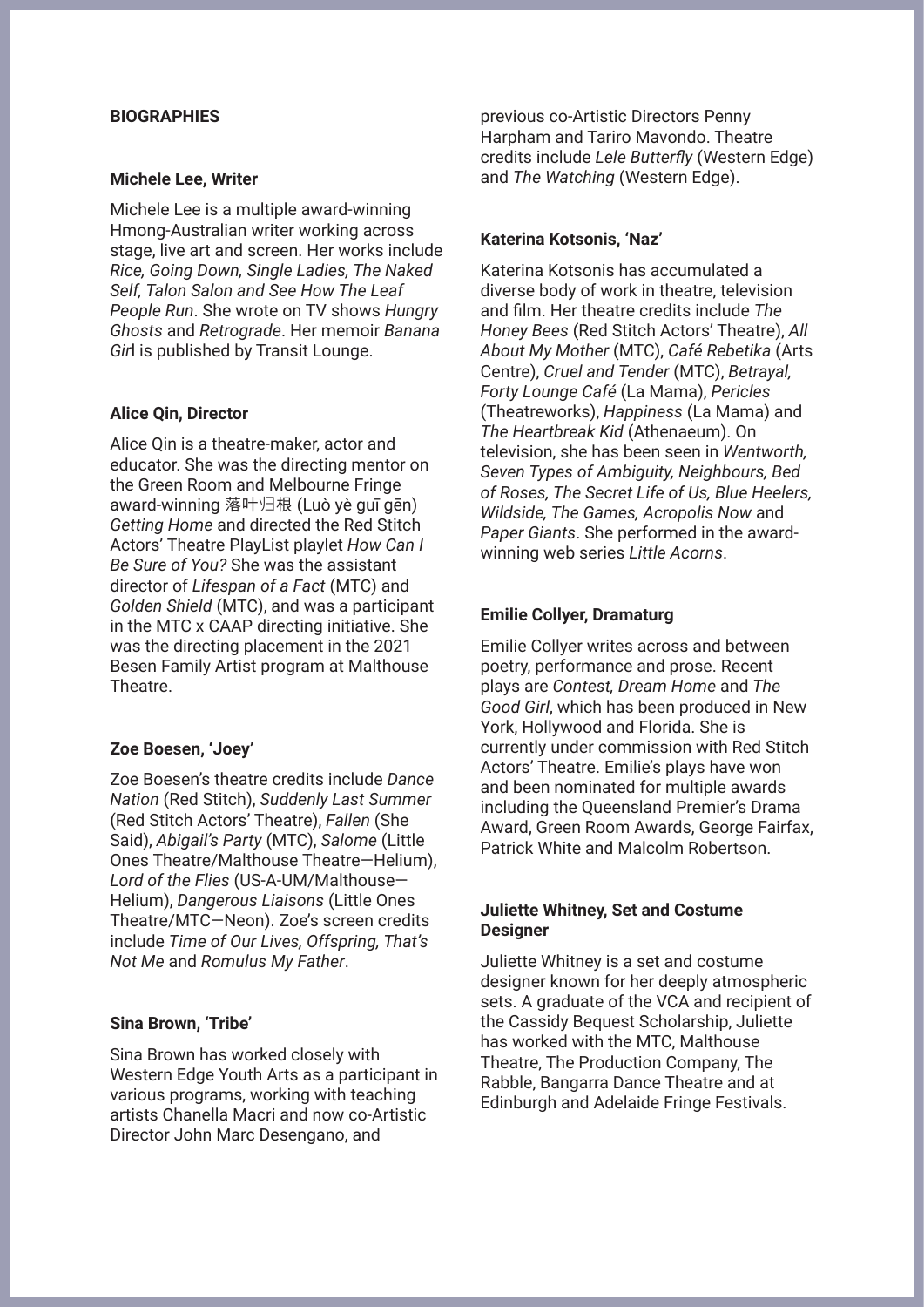#### **Rachel Lee, Lighting Designer**

Rachel Lee is a lighting designer and artist who works primarily with new writing. She designs across several companies and festivals including MTC, Malthouse Theatre, Stephanie Lake Company, Red Stitch Actors' Theatre, Western Edge Youth Arts, AsiaTOPA, RISING, Brighton Festival, Adelaide Festival, Sydney Gay and Lesbian Mardi Gras, Yirramboi. Her own body of work includes award-winning 落叶归根 (Luò yè guīgēn) *Getting Home* which she won a Green Room for Best Production.

#### **Russell Goldsmith, Sound Designer**

Russell Goldsmith is a multiple awardwinning sound designer, composer, producer, audio system designer and educator. He has a diverse body of work in theatre, film, television, commercial and radio production, live music and installation art. He has worked on theatre projects for all of Australia's major theatre companies, and with many of this country's premier directors and performers, as well as on multiple international and touring projects. In May 2009, Russell was nominated for a Tony Award for his Sound Design for the Broadway production of *Exit the King*.

#### **Teri Steer, Stage Manager**

Teri Steer works as a stage manager, production manager, and designer across many styles of performance. Some highlights include touring with Brisbane Arts Theatre and Cheeky Velvet; working on and off stage on several musicals at various levels; being part of the stage management team for *Matilda the Musical*, and appearing in two stage adaptions of Terry Pratchett shows. Teri has worked consistently with Arts Access Victoria and Red Stitch Actors' Theatre since moving to Melbourne in 2017.

#### **Rain Shadrach, Production Manager and Co-Producer**

Rain is a freelance Stage Manager and Production Manager. Since relocating to Melbourne in 2019, she's been working in Melbourne's independent theatre scene for various theatre companies and venues. She frequently works for Red Stitch Actors' Theatre, credits include: *Fast Food* directed by Bridget Balodis (2022), *Grace* directed by Sarah Goodes (2022); *The Cane* directed by Kirsten Von Bibra (2021); and *Single Ladies* directed by Bagryana Popov.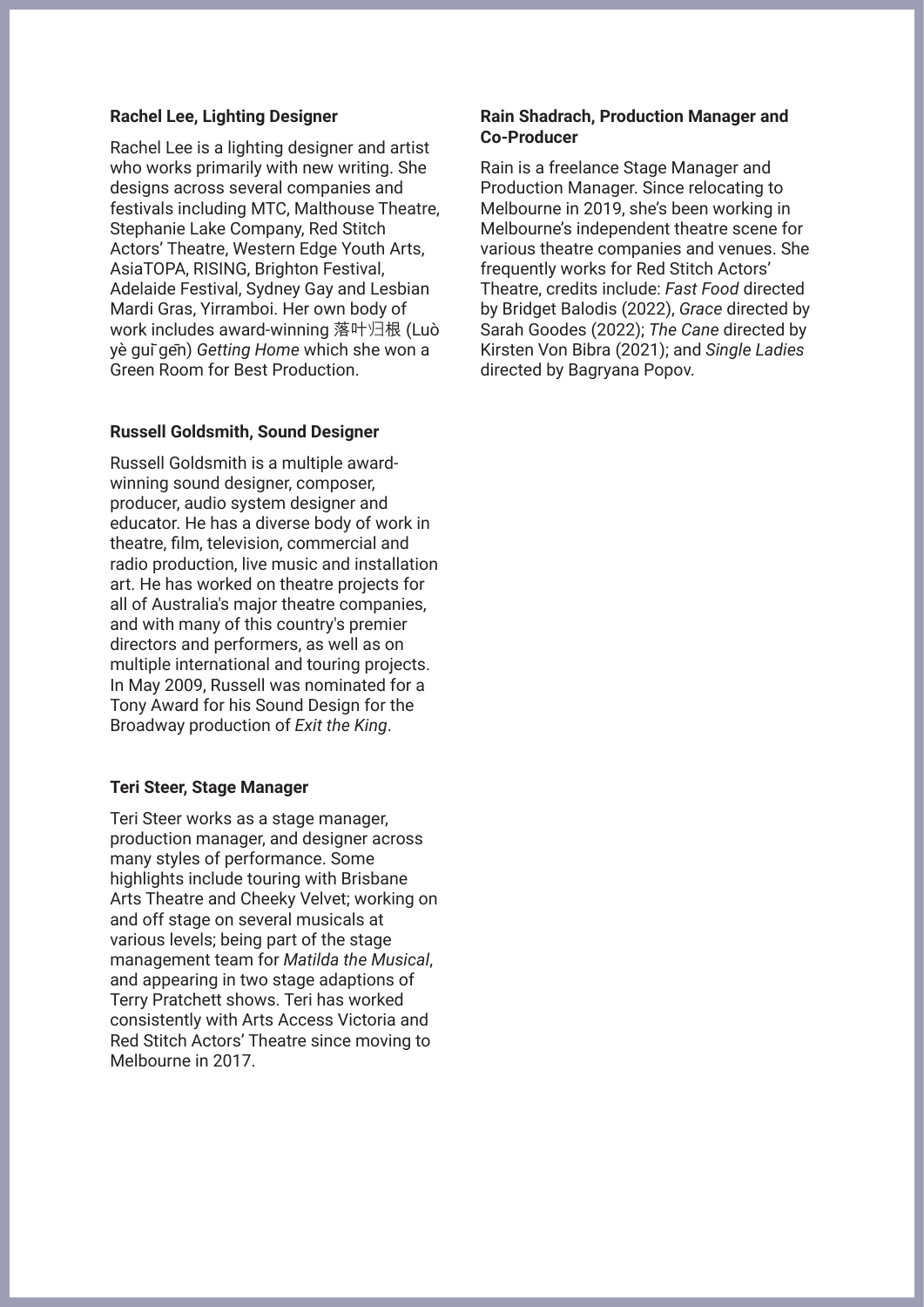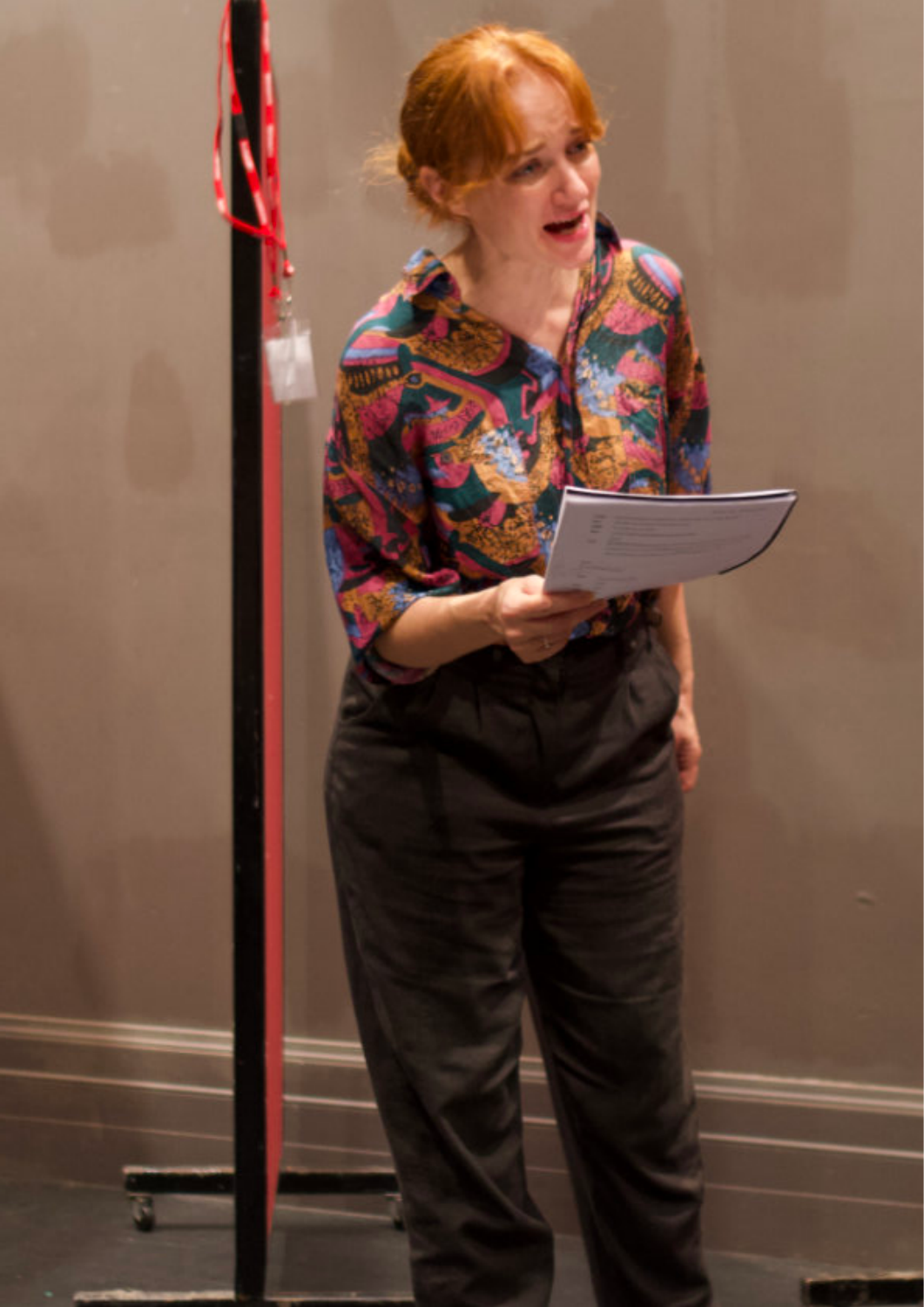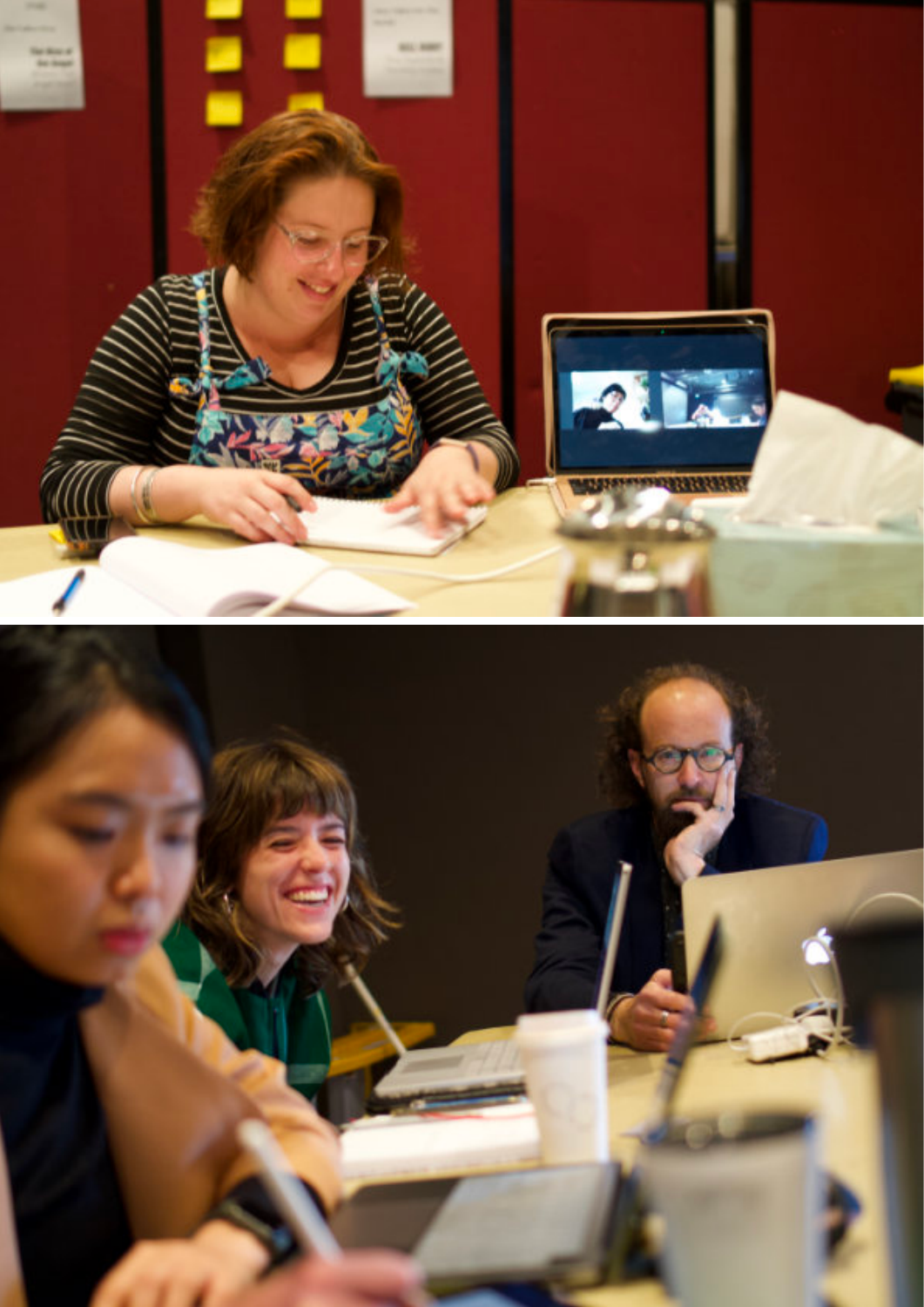